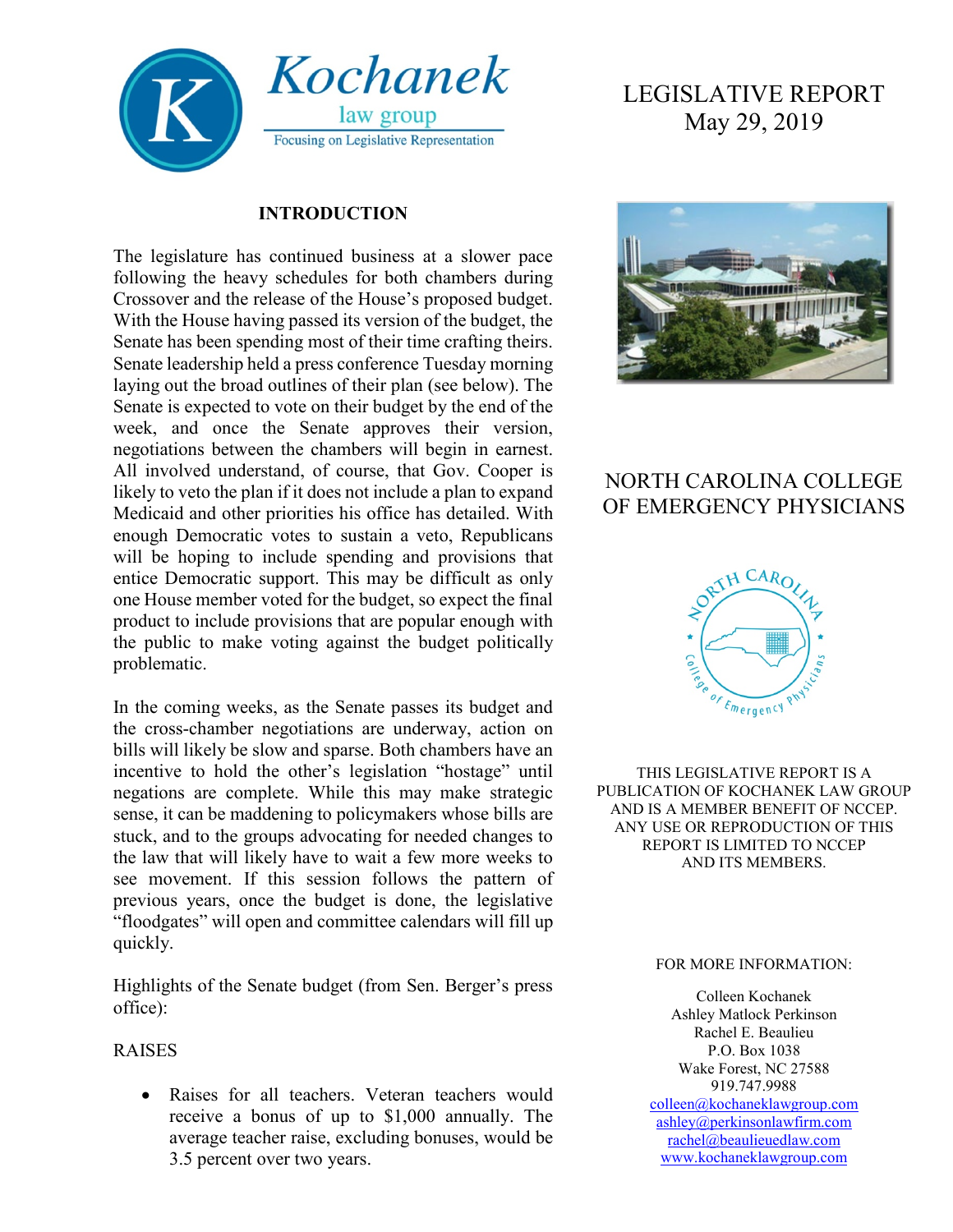- Correctional officer raises of 5 percent over two years, plus at least \$7,500 in salary supplements for facilities with the highest employee vacancy rates.
- Most full-time State employees would receive a 5 percent raise over two years. In the House budget, aside from teachers and principals, most State employees would receive just a 1 percent raise.

#### EDUCATION

- \$1.3 billion in additional spending for public education over two years.
- Funding for 100 new school psychologists.
- \$4.8 billion across three accounts for school construction and maintenance over 10 years, starting immediately.

#### HEALTH

- No Medicaid Expansion or NC Expansion is included in the budget
- Certificate of Need changes, which are opposed by the House, are included in the budget
- Less funding for Medicaid Transformation and Group Home funding is provided in the Senate version

#### PUBLIC SAFETY AND JUSTICE

- Funding to eliminate the backlog in processing rape kits within two years.
- Funding to implement "Raise the Age," which would increase from 16 to 18 the age at which teenagers are treated as adults for nonviolent crimes.

# TAXES AND RAINY-DAY FUND

- Increases standard tax deduction to \$21,000 and decreases franchise tax. No information was available about how much the franchise tax would decrease.
- \$1.1 billion to the Rainy-Day Fund over two years. Berger's release said state economists estimate the fund needs at least \$2.6 billion to withstand a recession.

# NEW CAPITOL MONUMENT TO AFRICAN AMERICANS

• \$2.5 million to construct a monument on the State Capitol grounds in downtown Raleigh honoring the contributions of African Americans.

#### **BILL UPDATES**

HOUSE BILL 646, ID Approval/Flex Muni One-Stop, was amended in the Senate Redistricting and Elections Committee to amend the criteria to be met before the State Board of Elections may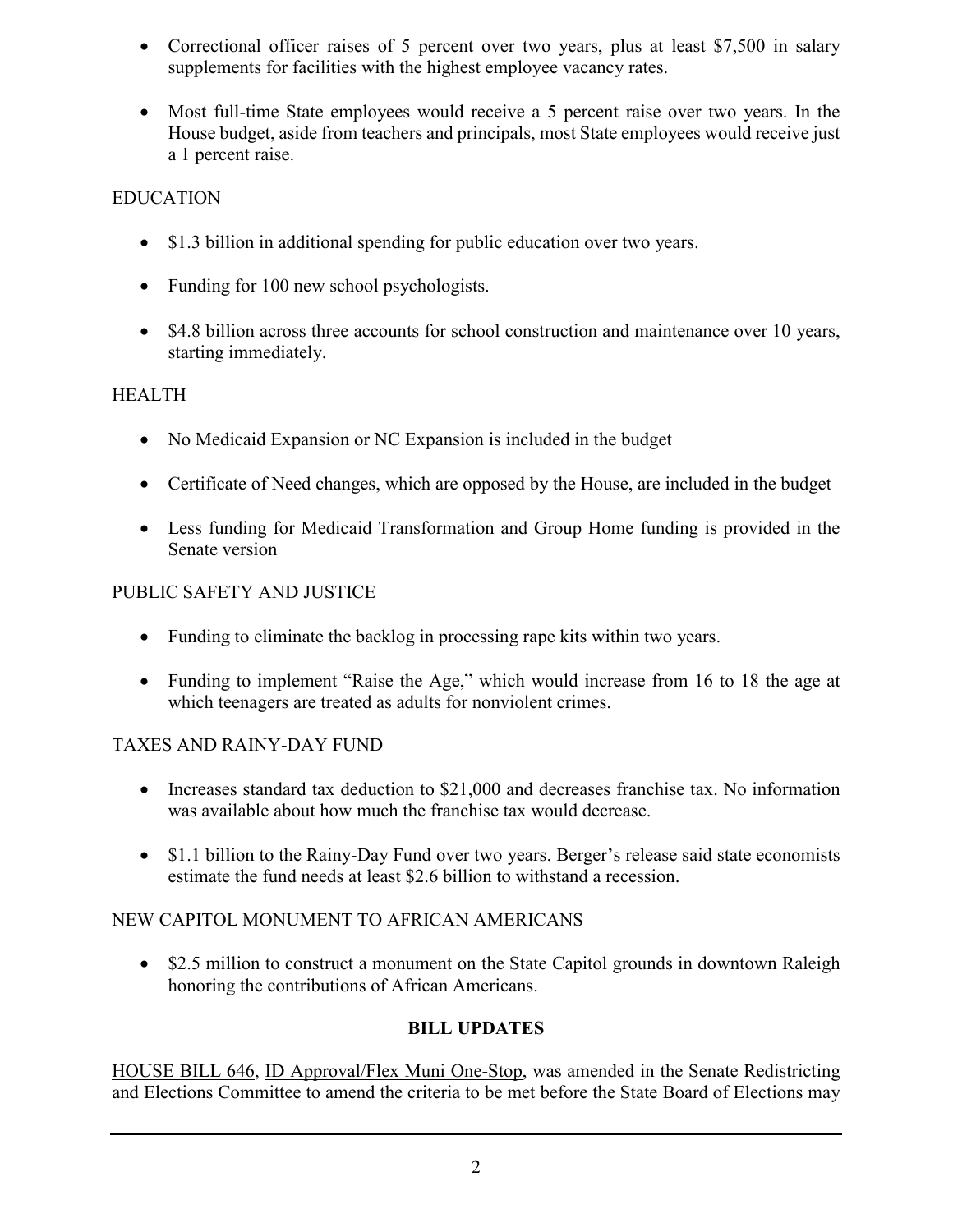approve the use of student or employee identification cards, including requiring that the entity certify in detail (was, explain in detail) the process used to ensure that the photo is of that student/employee to whom the identification card is issued and requiring the State Board to publish sample identification cards for each participating university and college and each participating State or local government entity or charter school. **The bill as amended was approved by the Senate Redistricting and Elections Committee, the Senate Rules Committee, and the full Senate. The bill has been sent back to the House to consider the changes made to the bill by the Senate.**

SENATE BILL 553, Regulatory Reform Act of 2019, was amended in the Senate Agriculture/Environment/Natural Resources Committee to:

- amend the statute that provides an exception for certain public officers from the prohibition against public officers or employees benefiting from public contracts by increasing the maximum allowable contract amount in a 12-month period under the exception from \$40,000 to \$60,000 for contracts for goods or services (other than medically related services) between the village, town, city, county social services board, county or city board of education, local health board or area mental health, developmental disabilities and substance abuse board, or public hospital and one of its officials; and
- require every occupational licensing board to:
	- o study and report on any available options offered for online continuing education if continuing education is a requirement for licensure under the occupational licensing board's applicable laws or regulations, including:
		- a list and description of every option for continuing education made available to each licensee, including every traditional method, and every online method, if any are offered. If no online methods are offered, a detailed explanation as to why none are offered, including any logistical, cost, legal, or other concerns;
		- the approximate number of offerings made available for each method and the cost associated with each offering, including a description of the fees charged to the licensee for the continuing education and the associated cost to the occupational licensing board for providing the continuing education offering; and
		- a description of how each method of continuing education offered is accessed by the licensee; and
	- o report to the Joint Legislative Administrative Procedure Oversight Committee and the Program Evaluation Division no later than December 1, 2019.

#### **The bill as amended was approved by the Senate Agriculture/Environment/Natural Resources Committee and will next be considered by the Senate Rules Committee.**

SENATE BILL 622, Tax Reduction Act of 2019, as approved by the Senate, would make the following tax law changes:

- increase the standard deduction 3.75% it would increase the standard deduction by \$750 for married filing jointly taxpayers, to \$20,750; by \$563 for head of household taxpayers, to \$15,563; and by \$375 for single taxpayers, to \$10,375;
- allow an income exclusion for distributions from IRAs to charities by taxpayers age  $70\frac{1}{2}$ or older;
- reduce the franchise tax rate from \$1.50 to \$1.00 over two years, and eliminate one of the three franchise tax bases by the method requiring a corporation to determine 55% of its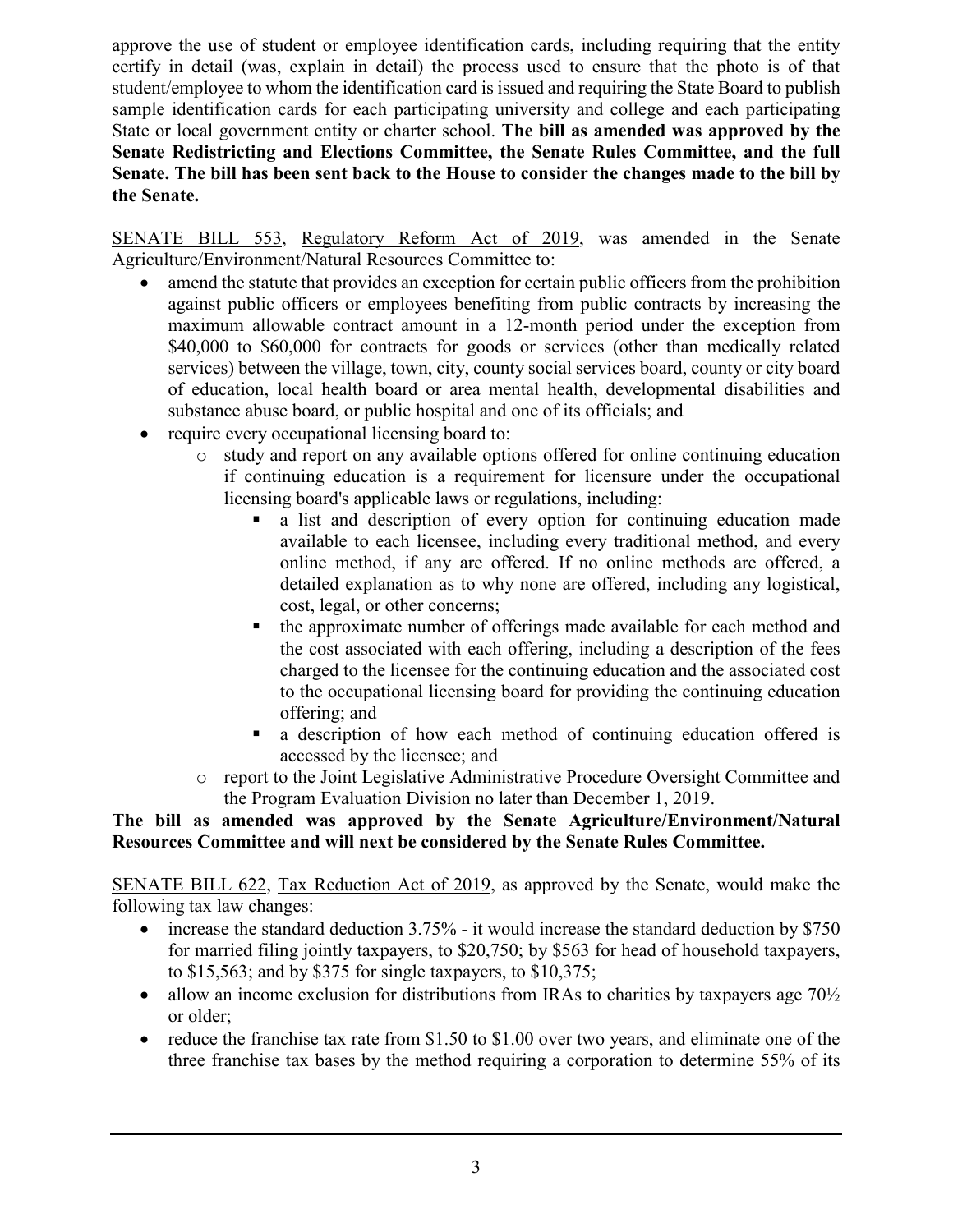appraised value as determined for ad valorem taxation of all real and tangible personal property in North Carolina;

- require a multistate corporation to calculate its sales factor, for apportionment purposes, based on the percentage of income attributed to the consumption of products and services in the North Carolina marketplace;
- obligate a "marketplace facilitator" that meets the same threshold applicable to remote retailers to calculate, collect, and remit sales tax on a third-party seller's behalf (this is the tax on internet sales);
- allow an income tax deduction for amounts received as a JDIG, JMAC, or OneNC grant;
- extend the following sunsets for four years: historic rehabilitation tax credit; sales tax exemption and refund for professional motorsports racing teams or related members of a team; sales tax exemption for aviation gasoline and jet fuel sold to an interstate air business; and
- provide tax and regulatory relief for nonresident businesses and nonresident employees that perform disaster-related work during a disaster response period at the request of a public utility or a public communications provider; and
- allow the Secretary of Revenue to issue a temporary license to an importer, exporter, distributor, or transporter of motor fuel in response to a disaster declaration.

#### **The bill as amended was approved by the Senate and will next be considered by the House Rules Committee.**

# **LEGISLATION ENACTED**

HOUSE BILL 130, Allow Game Nights, allows an exempt organization to conduct a game night at a qualified facility. The legislation:

- defines an exempt organization as an organization that has been in continuous existence for at least five years and that is exempt from taxation under section  $501(c)(3)$ ,  $501(c)(4)$ , 501(c)(5), or 501(c)(6) of the United States Internal Revenue Code;
- defines game night as a specific event at which games of chance are played and prizes are awarded by raffle and that is sponsored by or on behalf of an exempt organization for the primary purpose of raising funds for the exempt organization or is sponsored by an employer or trade association;
- allows each regional or county chapter of an exempt organization to conduct game nights independently of its parent organization, provided that the regional or county chapter has been in continuous existence for at least five years;
- makes it a Class 2 misdemeanor to conduct a game night in violation of the statutes, and provides that, in addition to any fine that may be imposed, an exempt organization convicted of a violation may not conduct a game night for a period of one year from the date of the conviction;
- require an application for a game night permit to be submitted to the Alcohol Law Enforcement Headquarters at least 30 days in advance of the date for the game night event;
- specifies the information that must be included in the permit application;
- requires a separate application for each game night event, and charges for a fee of \$100 for each permit;
- limits the number of game night events conducted or sponsored by an exempt organization to four events per year and to not more than a period of five hours each per event and no more than one game night event in any quarter of a calendar year that begins January 1;
- prohibits the operation of a game night event between the hours of 2:00 A.M. and 12:00 noon Monday through Saturday or between the hours of 2:00 A.M. and 2:00 P.M. Sunday;